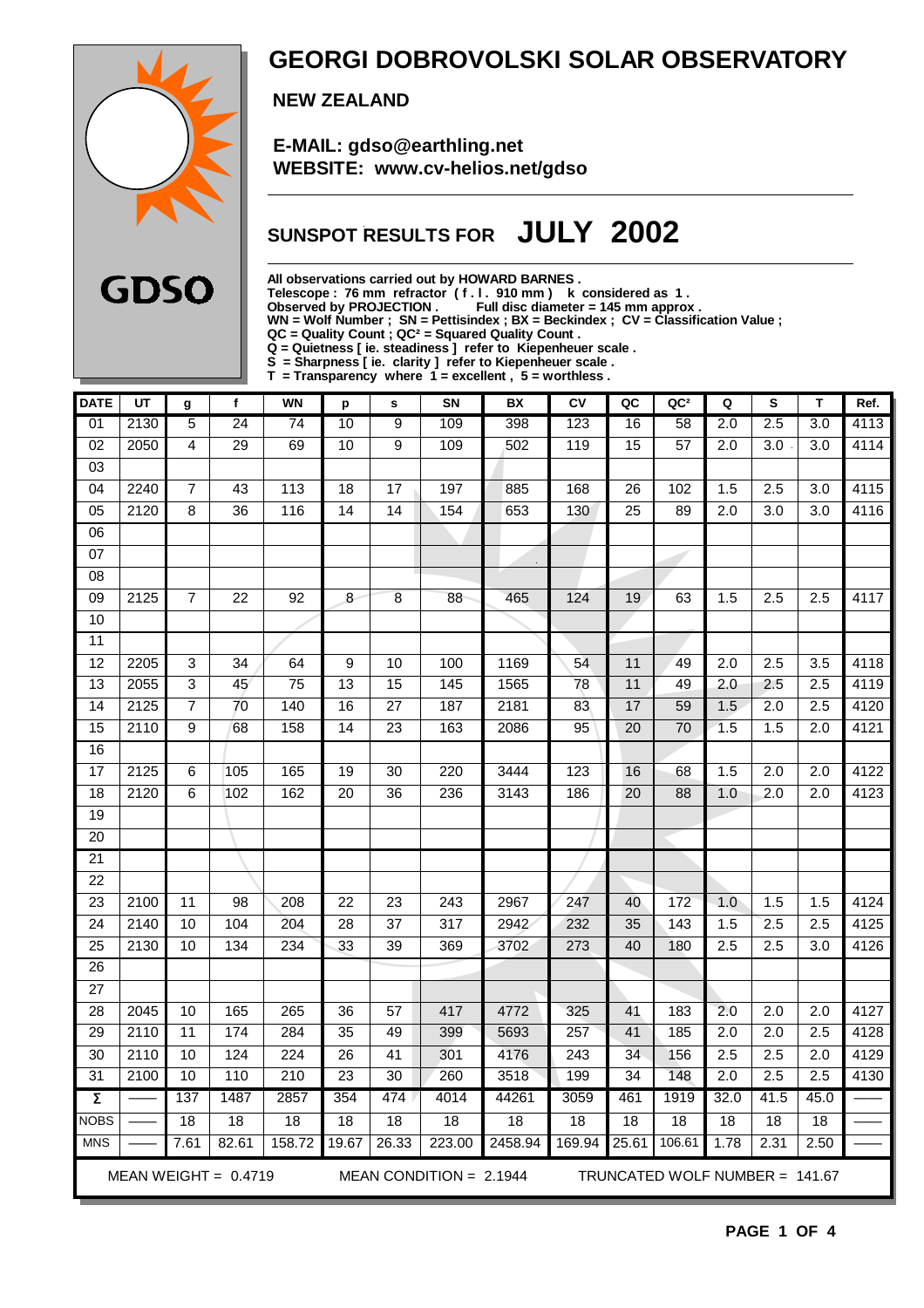#### **GEORGI DOBROVOLSKI SOLAR OBSERVATORY**



#### **SUNSPOT DISTRIBUTION & INTER-SOL INDICES FOR**

## **JULY 2002**

**All observations carried out by HOWARD BARNES .**

Telescope : 76 mm refractor (f. l. 910 mm).<br>Observed by PROJECTION . Full disc diam

Full disc diameter = 145 mm approx .

**IS = Inter-Sol Index .**

**gr = number of multi-spot groups .**

**grfp = number of umbræ within penumbræ within the groups (gr) .**

**grf = number of non-penumbral spots within the groups (gr) .**

**efp = number of single penumbral spots .**

**ef = number of single non-penumbral spots .**

**Q = Quietness [ ie. steadiness ] refer to Kiepenheuer scale .**

**S = Sharpness [ ie. clarity ] refer to Kiepenheuer scale . T = Transparency where 1 = excellent , 5 = worthless .**

| <b>DATE</b>         | $\overline{u}$ | IS              | gr              | grfp            | grf             | efp             | ef                        | Q               | $\overline{\mathbf{s}}$ | $\overline{\mathsf{r}}$ | Ref. |
|---------------------|----------------|-----------------|-----------------|-----------------|-----------------|-----------------|---------------------------|-----------------|-------------------------|-------------------------|------|
| $\overline{01}$     | 2130           | $\overline{28}$ | 4               | 15              | 8               | $\overline{0}$  | $\mathbf{1}$              | 2.0             | 2.5                     | 3.0                     | 4113 |
| $\overline{02}$     | 2050           | $\overline{33}$ | $\overline{4}$  | $\overline{20}$ | $\overline{9}$  | $\pmb{0}$       | $\pmb{0}$                 | 2.0             | $\overline{3.0}$        | $\overline{3.0}$        | 4114 |
| 03                  |                |                 |                 |                 |                 |                 |                           |                 |                         |                         |      |
| $\overline{04}$     | 2240           | 49              | 6               | 25              | $\overline{17}$ | $\overline{1}$  | $\pmb{0}$                 | 1.5             | 2.5                     | 3.0                     | 4115 |
| 05                  | 2120           | $\overline{42}$ | 6               | 21              | 13              | $\overline{1}$  | 1 <sup>2</sup>            | 2.0             | 3.0                     | 3.0                     | 4116 |
| $\overline{06}$     |                |                 |                 |                 |                 |                 |                           |                 |                         |                         |      |
| 07                  |                |                 |                 |                 |                 |                 |                           |                 |                         |                         |      |
| $\overline{08}$     |                |                 |                 |                 |                 |                 |                           |                 |                         |                         |      |
| 09                  | 2125           | 26              | $\overline{4}$  | 13              | $6\phantom{.}6$ | $\overline{1}$  | $\overline{c}$            | 1.5             | 2.5                     | 2.5                     | 4117 |
| 10                  |                |                 |                 |                 |                 |                 |                           |                 |                         |                         |      |
| $\overline{11}$     |                |                 |                 |                 |                 |                 |                           |                 |                         |                         |      |
| 12                  | 2205           | 36              | $\overline{2}$  | 23              | 10              | $\mathbf{1}$    | $\mathbf 0$               | 2.0             | 2.5                     | 3.5                     | 4118 |
| $\overline{13}$     | 2055           | 47              | $\overline{2}$  | 29              | $\overline{15}$ | $\overline{1}$  | 0                         | 2.0             | 2.5                     | 2.5                     | 4119 |
| 14                  | 2125           | 74              | $\overline{4}$  | 42              | 25              | $\mathbf{1}$    | 2                         | 1.5             | 2.0                     | 2.5                     | 4120 |
| 15                  | 2110           | $\overline{72}$ | $\overline{4}$  | 45              | $\overline{18}$ | $\overline{0}$  | $\overline{5}$            | 1.5             | 1.5                     | 2.0                     | 4121 |
| 16                  |                |                 |                 |                 |                 |                 |                           |                 |                         |                         |      |
| 17                  | 2125           | 108             | $\mathbf{3}$    | 75              | 27              | $\pmb{0}$       | $\ensuremath{\mathsf{3}}$ | 1.5             | 2.0                     | 2.0                     | 4122 |
| 18                  | 2120           | 105             | $\overline{3}$  | 65              | 34              | $\overline{1}$  | $\overline{2}$            | 1.0             | 2.0                     | 2.0                     | 4123 |
| 19                  |                |                 |                 |                 |                 |                 |                           |                 |                         |                         |      |
| 20                  |                |                 |                 |                 |                 |                 |                           |                 |                         |                         |      |
| 21                  |                |                 |                 |                 |                 |                 |                           |                 |                         |                         |      |
| 22                  |                |                 |                 |                 |                 |                 |                           |                 |                         |                         |      |
| 23                  | 2100           | 107             | 9               | 74              | 22              | $\mathcal{L}$   | $\mathbf{1}$              | 1.0             | 1.5                     | 1.5                     | 4124 |
| $\overline{24}$     | 2140           | 112             | $\overline{8}$  | 65              | $\overline{37}$ | $\overline{2}$  | $\pmb{0}$                 | 1.5             | 2.5                     | 2.5                     | 4125 |
| 25                  | 2130           | 143             | 9               | 95              | 38              | $\pmb{0}$       | $\mathbf{1}$              | 2.5             | 2.5                     | 3.0                     | 4126 |
| $\overline{26}$     |                |                 |                 |                 |                 |                 |                           |                 |                         |                         |      |
| 27                  |                |                 |                 |                 |                 |                 |                           |                 |                         |                         |      |
| 28                  | 2045           | 173             | 8               | 106             | 57              | $\overline{2}$  | $\mathbf 0$               | 2.0             | 2.0                     | 2.0                     | 4127 |
| 29                  | 2110           | 183             | 9               | 124             | 48              | $\overline{1}$  | $\mathbf{1}$              | 2.0             | 2.0                     | 2.5                     | 4128 |
| $\overline{30}$     | 2110           | 129             | $\overline{5}$  | $\overline{80}$ | 39              | $\overline{3}$  | $\overline{2}$            | 2.5             | 2.5                     | $\overline{2.0}$        | 4129 |
| 31                  | 2100           | 117             | $\overline{7}$  | 78              | 29              | $\overline{2}$  | $\overline{1}$            | 2.0             | 2.5                     | 2.5                     | 4130 |
| $\overline{\Sigma}$ |                | 1584            | 97              | 995             | 452             | $\overline{18}$ | 22                        | 32.0            | 41.5                    | 45.0                    |      |
| <b>NOBS</b>         |                | $\overline{18}$ | $\overline{18}$ | $\overline{18}$ | 18              | $\overline{18}$ | $\overline{18}$           | $\overline{18}$ | $\overline{18}$         | $\overline{18}$         |      |
| <b>MNS</b>          |                | 88.00           | 5.39            | 55.28           | 25.11           | 1.00            | 1.22                      | 1.78            | 2.31                    | 2.50                    |      |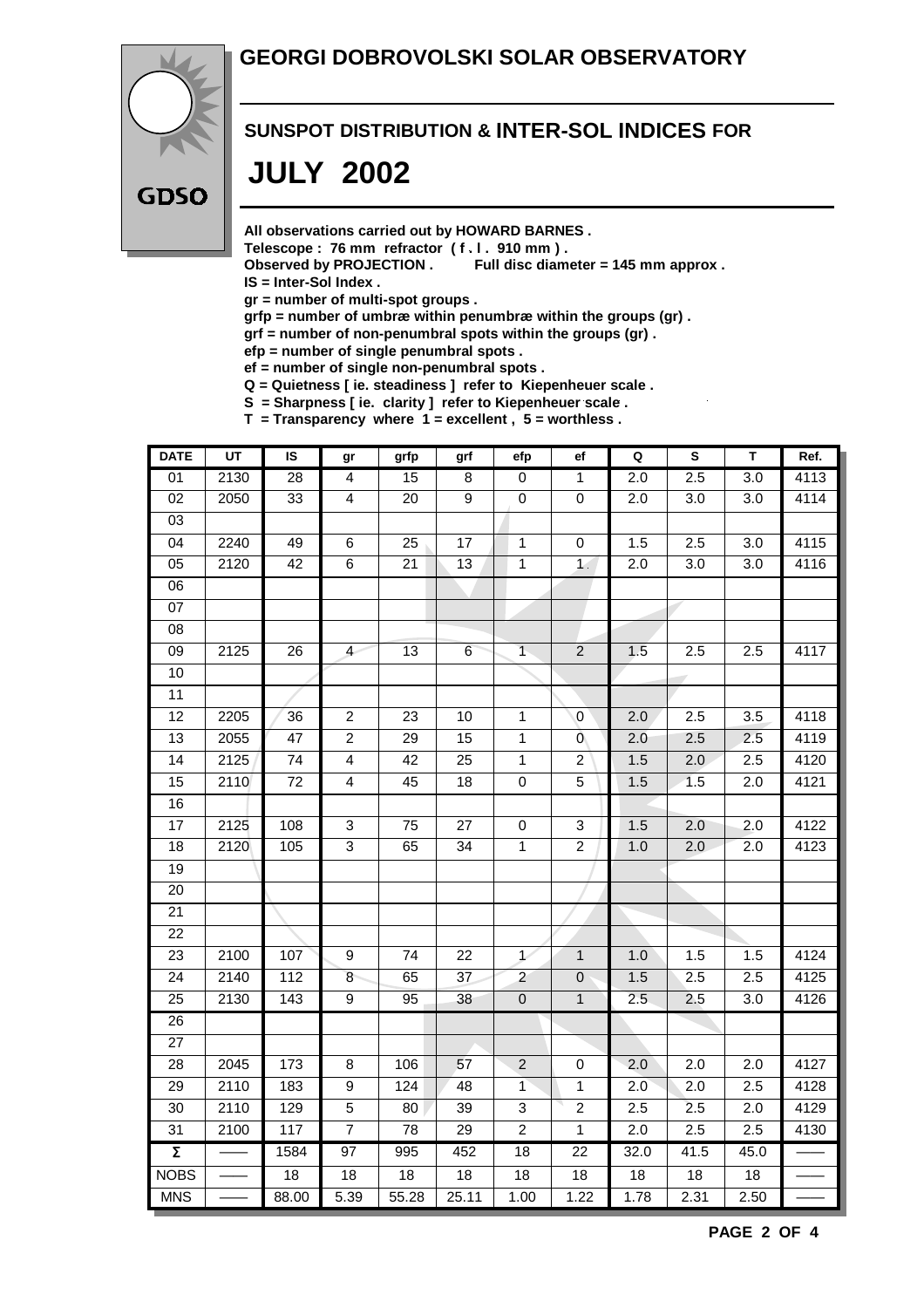

#### **SUNSPOT CENSUS BY CLASSIFICATION FOR**

# **JULY 2002**

| All observations carried out by HOWARD BARNES.                            |
|---------------------------------------------------------------------------|
| Telescope: 76 mm refractor (f.l. 910 mm).                                 |
| Observed by PROJECTION $\,$ Full disc diameter = 145 mm approx .          |
| IF 2 OR MORE REGIONS ARE OF THE SAME CLASSIFICATION . THEN SUNSPOT COUNTS |
| ARE SEPARATED BY SOLIDI ( / ).                                            |

| <b>DATE</b>   | UT   | Α              |              | в              |                | C              |                | D               |                                           | Е              |             | F                            |                                  | G           |                | н              |                | J              |              |
|---------------|------|----------------|--------------|----------------|----------------|----------------|----------------|-----------------|-------------------------------------------|----------------|-------------|------------------------------|----------------------------------|-------------|----------------|----------------|----------------|----------------|--------------|
|               |      | g              | f            | g              | f              | g              | f              | g               | f                                         | g              | f           | g                            | f                                | g           | f              | g              | f              | g              | f            |
| 01            | 2130 | $\mathbf{1}$   | $\mathbf{1}$ | $\mathbf 0$    | 0              | $\mathbf{1}$   | $\overline{c}$ | 3               | 3/9/9                                     | $\mathbf 0$    | 0           | $\mathbf 0$                  | 0                                | $\mathbf 0$ | 0              | 0              | 0              | 0              | 0            |
| 02            | 2050 | $\mathbf 0$    | $\mathbf 0$  | $\mathbf 0$    | $\mathbf 0$    | $\overline{1}$ | $\overline{2}$ | 3               | 4/11/12                                   | $\mathbf 0$    | $\mathbf 0$ | $\mathbf 0$                  | 0                                | $\mathbf 0$ | 0              | 0              | 0              | $\mathbf 0$    | 0            |
| 03            |      |                |              |                |                |                |                |                 |                                           |                |             |                              |                                  |             |                |                |                |                |              |
| 04            | 2240 | 0              | 0            | $\mathbf 0$    | 0              | $\mathbf{1}$   | $\overline{c}$ | $\overline{4}$  | 5/6/6/7                                   | $\overline{1}$ | 16          | $\mathbf 0$                  | 0                                | $\mathbf 0$ | 0              | 0              | 0              | $\mathbf{1}$   | 1            |
| 05            | 2120 | $\mathbf{1}$   | $\mathbf{1}$ | $\mathbf 0$    | $\mathbf 0$    | 3              | 2/2/3          | $\overline{2}$  | 8/9                                       | $\overline{1}$ | 10          | $\overline{0}$               | $\mathbf 0$                      | $\mathbf 0$ | $\mathbf 0$    | 0              | 0              | $\mathbf{1}$   | $\mathbf{1}$ |
| 06            |      |                |              |                |                |                |                |                 |                                           |                |             |                              |                                  |             |                |                |                |                |              |
| 07            |      |                |              |                |                |                |                |                 |                                           |                |             |                              |                                  |             |                |                |                |                |              |
| 08            |      |                |              |                |                |                |                |                 |                                           |                |             |                              |                                  |             |                |                |                |                |              |
| 09            | 2125 | $\overline{2}$ | 1/1          | $\mathbf 0$    | $\mathbf 0$    | $\mathbf 0$    | $\overline{0}$ | 3               | 3/6/7                                     | $\overline{0}$ | $\mathbf 0$ | $\mathbf 0$                  | $\mathbf 0$                      | $\mathbf 0$ | 0              | $\mathbf{1}$   | 3              | $\mathbf{1}$   | $\mathbf{1}$ |
| 10            |      |                |              |                |                |                |                |                 |                                           |                |             |                              |                                  |             |                |                |                |                |              |
| 11            |      |                |              |                |                |                |                |                 |                                           |                |             |                              |                                  |             |                |                |                |                |              |
| 12            | 2205 | 0              | 0            | 0              | 0              | $\overline{1}$ | 2              | $\mathbf 0$     | 0                                         | $\mathbf 0$    | 0           | $\mathbf{1}$                 | 31                               | $\mathbf 0$ | 0              | 0              | 0              | $\mathbf{1}$   | 1            |
| 13            | 2055 | $\mathbf 0$    | 0            | 0              | 0              | $\overline{1}$ | $\overline{c}$ | $\mathbf 0$     | 0                                         | $\mathbf 0$    | 0           | $\mathbf{1}$                 | 42                               | $\mathbf 0$ | $\mathbf 0$    | $\overline{0}$ | 0              | $\mathbf{1}$   | 1            |
| 14            | 2125 | 2              | 1/1          | $\overline{2}$ | 3/3            | $\overline{1}$ | 3              | $\mathbf 0$     | 0                                         | 0              | 0           | 1                            | 58                               | $\mathbf 0$ | 0              | 0              | 0              | $\mathbf{1}$   | 1            |
| 15            | 2110 | 5              | 1/1/1/1/1    | $\vert$ 1      | 2              | $\mathbf{1}$   | 3              | $\overline{1}$  | 3                                         | 0              | $\mathbf 0$ | $\overline{1}$               | 55                               | $\mathbf 0$ | 0              | 0              | 0              | 0              | 0            |
| 16            |      |                |              |                |                |                |                |                 |                                           |                |             |                              |                                  |             |                |                |                |                |              |
| 17            | 2125 | 3              | 1/1/1        | 0              | 0              | 0              | 0              | 0               | 0                                         | $\mathbf{1}$   | 22          | 1                            | 78                               | 0           | 0              | 0              | 0              | $\mathbf{1}$   | 2            |
| 18            | 2120 | 2              | 1/1          | $\mathbf 0$    | 0              | $\mathbf 0$    | 0              | $\overline{1}$  | 11                                        | $\mathbf{1}$   | 25          | 1                            | 63                               | $\mathbf 0$ | $\mathbf 0$    | $\mathbf{1}$   | $\mathbf{1}$   | $\mathbf 0$    | 0            |
| 19            |      |                |              |                |                |                |                |                 |                                           |                |             |                              |                                  |             |                |                |                |                |              |
| 20            |      |                |              |                |                |                |                |                 |                                           |                |             |                              |                                  |             |                |                |                |                |              |
| 21            |      |                |              |                |                |                |                |                 |                                           |                |             |                              |                                  |             |                |                |                |                |              |
| 22            |      |                |              |                |                |                |                |                 |                                           |                |             |                              |                                  |             |                |                |                |                |              |
| 23            | 2100 | $\mathbf{1}$   | $\mathbf{1}$ | 1              | $\overline{2}$ | $\overline{2}$ | 2/2            | 3               | 3/5/8                                     | $\mathbf{1}$   | 6           | $\overline{2}$               | 27/41                            | 0           | $\overline{0}$ | 0              | 0              | $\mathbf{1}$   | 1            |
| 24            | 2140 | 0              | 0            | 0              | 0              | 3              | 3/4/7          | $\overline{2}$  | 11/12                                     | $\mathbf{0}$   | $\pmb{0}$   | $\overline{2}$               | 28/35                            | $\mathbf 0$ | 0              | 0              | 0              | 3              | 1/1/2        |
| 25            | 2130 | $\mathbf{1}$   | $\mathbf{1}$ | 0              | 0              | $\overline{2}$ | 3/4            | $\overline{4}$  | 2/5/11/17                                 | $\mathbf{1}$   | 24          | $\overline{2}$               | 21/46                            | 0           | 0              | 0              | 0              | 0              | 0            |
| 26            |      |                |              |                |                |                |                |                 |                                           |                |             |                              |                                  |             |                |                |                |                |              |
| 27            |      |                |              |                |                |                |                |                 |                                           |                |             |                              |                                  |             |                |                |                |                |              |
| 28            | 2045 | 0              | 0            | 0              | 0              | $\mathbf{1}$   | 2              | $\overline{4}$  | 2/9/13/23                                 | $\mathbf{1}$   | 25          | $\overline{2}$               | 42/47                            | $\mathbf 0$ | 0              | $\mathbf{1}$   | 1              | $\mathbf{1}$   | 1            |
| 29            | 2110 | $\mathbf{1}$   | $\mathbf{1}$ | $\mathbf 0$    | 0              | 3              | 2/4/5          | $\overline{1}$  | $\overline{c}$                            | $\overline{1}$ | 18          | 3                            | 39/48/52                         | 0           | 0              | 0              | 0              | $\overline{2}$ | 1/2          |
| 30            | 2110 | $\overline{2}$ | 1/1          | 0              | 0              | $\mathbf{1}$   | 3              | $\mathbf 0$     | $\mathbf 0$                               | $\mathbf{1}$   | 13          | 3                            | 30/35/38                         | $\mathbf 0$ | 0              | 0              | $\mathbf 0$    | 3              | 1/1/1        |
| 31            | 2100 | $\mathbf{1}$   | $\mathbf{1}$ | 1              | 5              | 3              | 2/3/4          | $\mathbf{0}$    | 0                                         | 0              | 0           | 3                            | 29/30/34                         | $\mathbf 0$ | 0              | 0              | 0              | $\overline{2}$ | 1/1          |
| <b>TOTALS</b> |      | 22             | 22           | 5 <sub>1</sub> | 15             | 25             | 73             | 31              | 242                                       | $\sqrt{9}$     | 159         | 23                           | 949                              |             |                |                | $\overline{5}$ |                | 19 22        |
|               |      |                |              |                |                |                |                |                 | REGIONAL PERCENTAGES                      |                |             |                              |                                  |             |                |                |                |                |              |
| $\mathsf A$   |      |                | $\sf B$      |                | $\mathsf C$    |                | D              |                 | $\mathsf E$                               |                | $\mathsf F$ | G                            | H                                |             |                | J              |                |                | $\Sigma g$   |
| 16.1          |      |                | $3.6\,$      |                | 18.2           |                | 22.6           | $6.6\,$<br>16.8 |                                           |                |             | 0.0<br>2.2                   |                                  |             |                | 13.9           |                | 137            |              |
|               |      |                |              |                | $NOBS = 18$    |                |                |                 | $\overline{p}/\overline{g}$ mean = 2.6345 |                |             | $\frac{1}{6}$ mean = 10.7029 |                                  |             |                |                |                |                |              |
|               |      |                |              |                |                |                |                |                 | $\frac{1}{p}$ / g mean = 2.5839           |                |             |                              | $\frac{1}{1}$ / g mean = 10.8540 |             |                |                |                |                |              |
|               |      |                |              |                |                |                |                |                 | GROUP COMPLEXITY INDEX (GCI) = 13.4380    |                |             |                              |                                  |             |                |                |                |                |              |
|               |      |                |              |                |                |                |                |                 |                                           |                |             |                              |                                  |             |                |                |                |                |              |